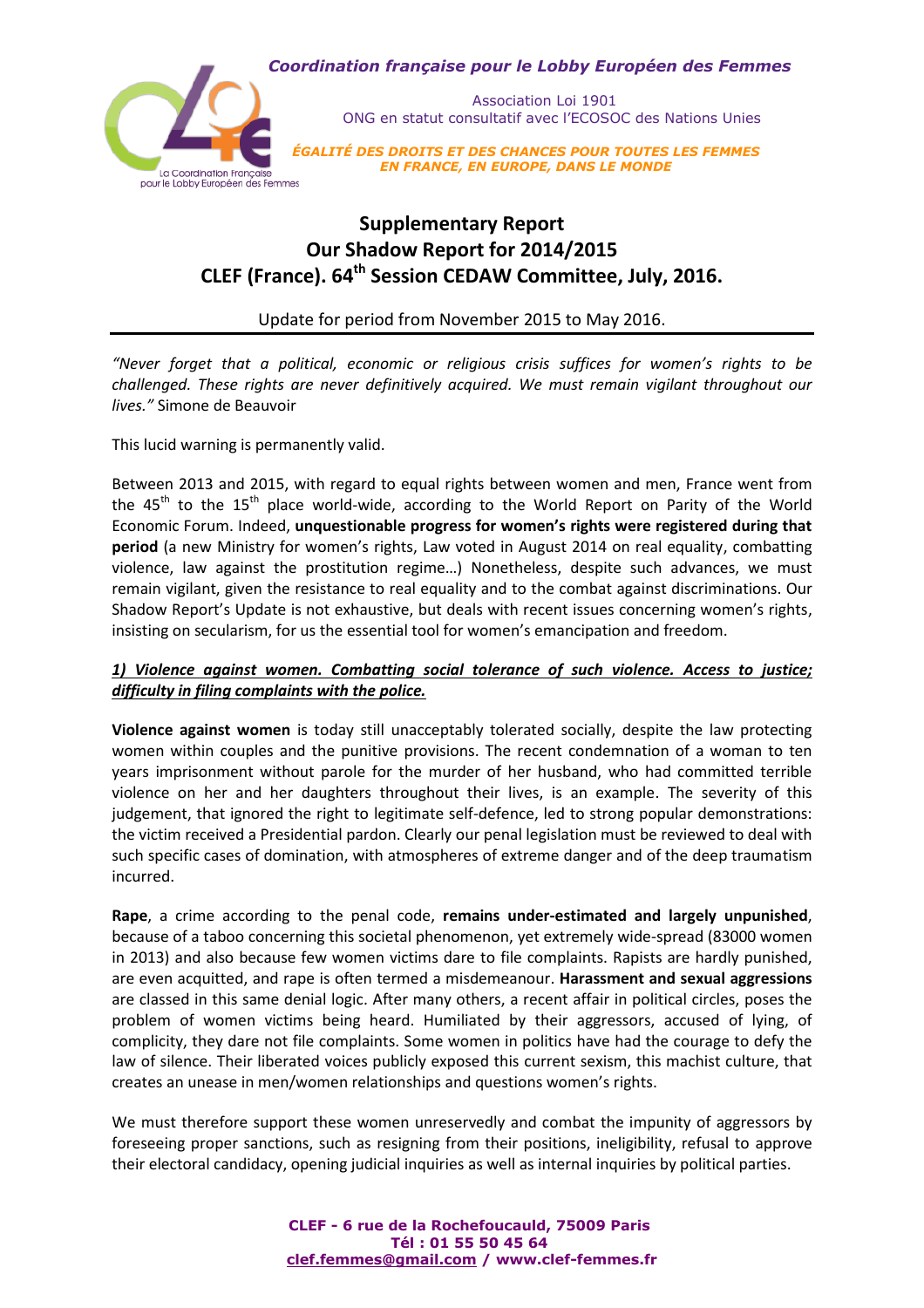## *Coordination française pour le Lobby Européen des Femmes*



 Association Loi 1901 ONG en statut consultatif avec l'ECOSOC des Nations Unies

*ÉGALITÉ DES DROITS ET DES CHANCES POUR TOUTES LES FEMMES EN FRANCE, EN EUROPE, DANS LE MONDE*

The difficulty for women to denounce such acts of violence and the fact that they often lodge complaints very tardily, poses **the problem of the statute of limitations** (10 years for rape, 3 years for aggressions and harassment). We want these limitations to be longer and that filing complaints be made easier by the plaintiffs being accompanied by competent organizations.

# *2) Trafficking and Sexual Exploitation of Women*

**The law aiming at strengthening the fight against the prostitution system and aiding and accompanying prostituted women was definitively adopted by Parliament on April 6, 2016,** after many years of struggling by organizations and an extremely hard fight in Parliament. It marks a major advance for the respect for human beings and for women's rights. This law affirms the abolitionist position of France by forbidding the purchase of sexual acts, by creating a program to quit prostitution with a dedicated fund, by repealing the offence of soliciting for prostitution, punishing clients and strengthening the fight against networks:

- Purchasing sexual acts, henceforth forbidden, is recognized as exploiting a person's body and violence against women.
- This law brings a veritable evolution of representations in our society and also supplies the concrete means for transforming the situation in the field by creating, for example, a program to quit prostitution and a fund dedicated to this end.
- Prostituted persons are recognized as victims, no longer as delinquents, thanks to the repeal of the offence of soliciting. Clients are henceforth liable to a fine of 1500 €. The fight against networks and against trafficking for sexual exploitation is strengthened, in particular by additional protection of prostituted persons who will bear witness against networks.

After Sweden, Norway and Iceland, France opens new perspectives for Europe for societies more respectful of women's rights, concerned for equality and determined to combat this ultimate violence which is prostitution.

# *3) Participation of women in political life. Respecting parity in governing bodies of territorial authorities*

Parity between women and men in territorial assemblies is now definitively achieved for regional Councils and departmental assemblies. In the departments, a 2015 law has formally put an end to the single majority vote, highly unfavourable to women and has imposed a majority vote with paired candidates (one woman, one man) in expanded constituencies. As a result, women today represent 49.5% elected in the new departmental assemblies (13% in the former general councils) and 47.8% in the regional council elections of December 2015.

**However, parity does not follow at the executive level. After the last elections of 2014 and 2015, for 101 departments, 10 presidents are women and 91 are men; for 17 regions, only 3 women are presidents and 14 are men** (1 woman out of 22 in the preceding regional councils).

This important inequality concerning regional presidents is explained by the fact that the heads of regional lists, chosen by the parties, are generally men, and the law does not dictate any choice for heads of lists, despite the strict alternating that is to be observed. The absence of parity in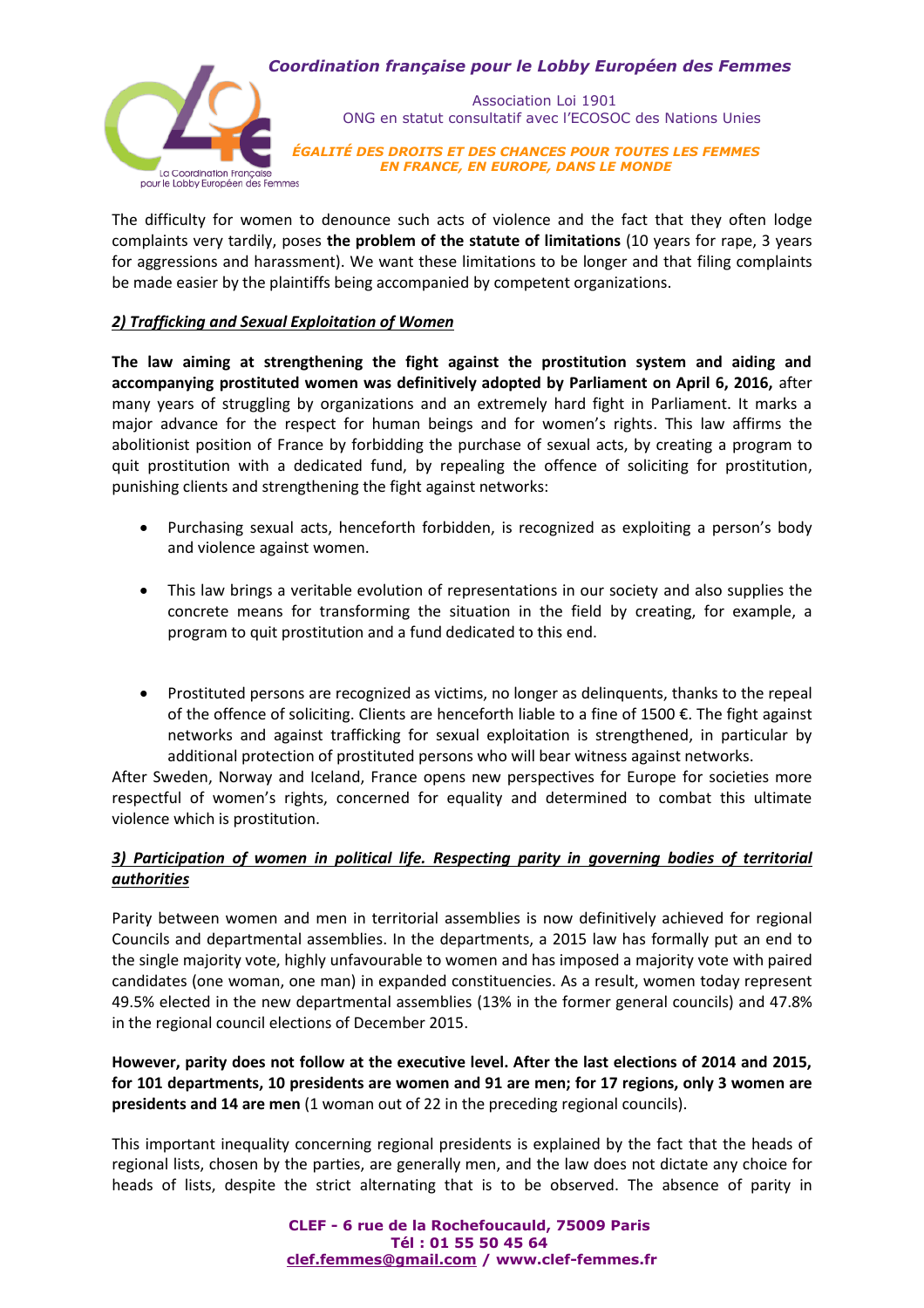## *Coordination française pour le Lobby Européen des Femmes*



 Association Loi 1901 ONG en statut consultatif avec l'ECOSOC des Nations Unies

*ÉGALITÉ DES DROITS ET DES CHANCES POUR TOUTES LES FEMMES EN FRANCE, EN EUROPE, DANS LE MONDE*

presidents corresponds to the absence of parity in heads of lists; only 22% of these are women, and this is the case for all parties.

We hope that in future, political parties will prove more responsible and will endeavour to respect parity in choosing heads of lists.

Parity in communal assemblies is far from attained. Yet, the ECPI (public establishments of intercommunal cooperation), groupings of townships for shared economic development projects, are the new «places of power» which decide 80% of the investments concerning the townships. **In the communal councils**, parity is scarcely obligatory and does not apply to townships of more than 1000 inhabitants, or 26% of them all. In 2015, women in these councils represented 32%, and they were 18% in the executives. The present restructuring of the EPCI, whether by extension or by mergers, will signify less councilors in January 2017, which will penalize women in assemblies and in executives, since many communes will only be represented by one person, the Mayor, therefore in 84% a man. This means a regression already observed at the start of 2016.

*Our recommendation: a method of direct intercommunal voting with parity lists and parity executives.*

# *4) Health. Greatly improved access to abortion and to contraception. A law putting an end to the period of obligatory reflection*

**Effective access to abortion is thereby facilitated, and the obstacles to women's free choice are removed.** After the 100% insurance coverage for all women and for minors aged 15 to 18, of the act itself and of the entire abortion procedure, and **the elimination of the notion of a woman's distress** as a preliminary condition to abortion, **the Health Law of January 2016 repealed the compulsory reflection period of 7 days**. This delay often led to exceeding the abortion deadline and maintaining suspicion as to the ability of women to decide for themselves. This was strongly criticized by some right-wing deputies and some Catholic authorities. Henceforth, women no longer need to justify their request for abortion.

With regard to contraception, access is also improved for minors of 15 to 18 with 100% insurance coverage. Urgent contraception is henceforth available and free in schools and universities. The **contraception Pass** implemented in some ten regions, allows pupils, by means of coupons distributed by school nurses, free of charge access to all contraceptive offers (consultations, blood tests, medical analyses, contraceptives,…)

Now, these advances are questioned. The National Front party has threatened to suppress the subsidies granted to Family Planning centers by the Regional Councils, and the Paris area has decided to eliminate the Contraception Pass, arousing protests from many organizations. We regret this decision and demand that this Pass be made better known and disseminated among young people and the public at large, so as to reach a maximum of minors, particularly in establishments in rural areas.

## *5) Defense of Women's Rights Internationally*

Women's rights advance very slowly, even regress in certain countries under the pressure of political conservatism and religious extremisms. We must recall that women represent 70% of the impoverished world-wide. 200 million women are victims of sexual mutilations and 60% of the

> **CLEF - 6 rue de la Rochefoucauld, 75009 Paris Tél : 01 55 50 45 64 [clef.femmes@gmail.com](mailto:clef.femmes@gmail.com) / www.clef-femmes.fr**